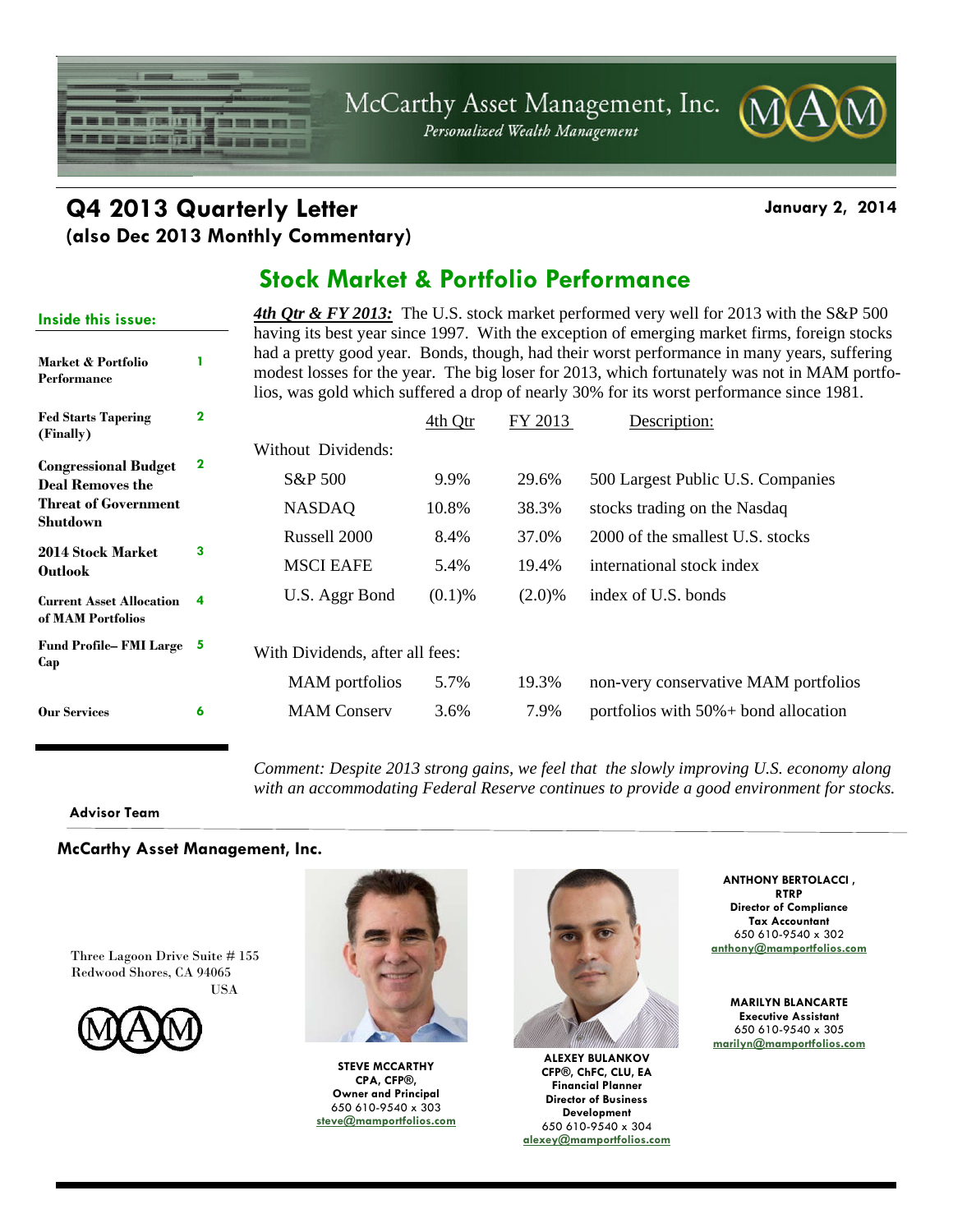### **Fed Starts Tapering– Finally**

On December 18<sup>th</sup> the Federal Reserve announced plans to trim its aggressive bond-buying program by reducing its monthly asset purchases by \$10 billion, lowering them to \$75 billion. The move, which marks a historical turning point for the largest monetary policy experiment ever, was taken due to better prospects for the economy and labor market. The stock market responded with strong gains the day of the Fed's announcement. More reductions are expected "in measured steps" at future meetings assuming the economy lives up to the Fed's expectations of continued growth.

Outlook for Short-Term Interest Rates: The Fed tempered its long-awaited tapering announcement by suggesting its key interest rate (the Federal Funds rate) would stay lower for even longer than previously promised. In particular, the Fed said regarding its policy toward short-term interest rates: "*It will now likely be appropriate to maintain the current target range for the federal funds rate well past the time that the unemployed rate declines below 6 ½ percent, especially if inflation continues to run below the Committee's longer run 2% goal."* 

The vast majority of the Fed officials think that rate increases in 2015 will be modest and that the benchmark fed funds rate will remain below 1% by the end of that year. The majority also expects the fed funds rate to remain below 2% in 2016. These low rate expectations persist even though the Fed sees the unemployment rate falling below 6.5% next year. **The indication that short-term rates will stay very low for a longer period of time is a positive for the stock market**. With CD and saving rates now expected to stay very low for longer, it is likely that investors will continue to move assets from low-yielding savings accounts into the stock market.

### **Congressional Budget Removes Threat of Government Shutdown**

For the first time in what seems like ages, Congress has passed and the President has signed a government spending plan without the antics of midnight negotiations to prevent an imminent government shutdown. The two-year bipartisan budget deal reached by Congressional negotiators effectively takes the threat of another government shutdown off the table for 2014 and most of 2015—well after the next November's mid-term elections.

The agreement, which falls short of the grand bargain that Obama and congressional Republicans once aspired to, provides \$63 billion in sequester relief over the two years, split evenly between defense and non-defense programs. The next round of sequester cuts were scheduled to hit in January. The deal has only a modest effect on the long-term budget deficit, reducing it by an estimated \$20 billion to \$23 billion.

Debt Limit Battle Looms In the Spring: The agreement does not address the debt ceiling. Under the October agreement, the debt ceiling has been suspended until February 7<sup>th</sup>, at which time the Treasury Department will have

the ability to use its "extraordinary measures" for a period of several weeks to ensure the U.S. does not default on its debt. Unless further bipartisan work can be accomplished, it is possible both sides will regress back to political dysfunction with the Republicans insisting they want concessions before raising the debt limit and Obama insisting he won't negotiate. In the end, though, we have no doubt that an agreement will be reached and a government default will be avoided.



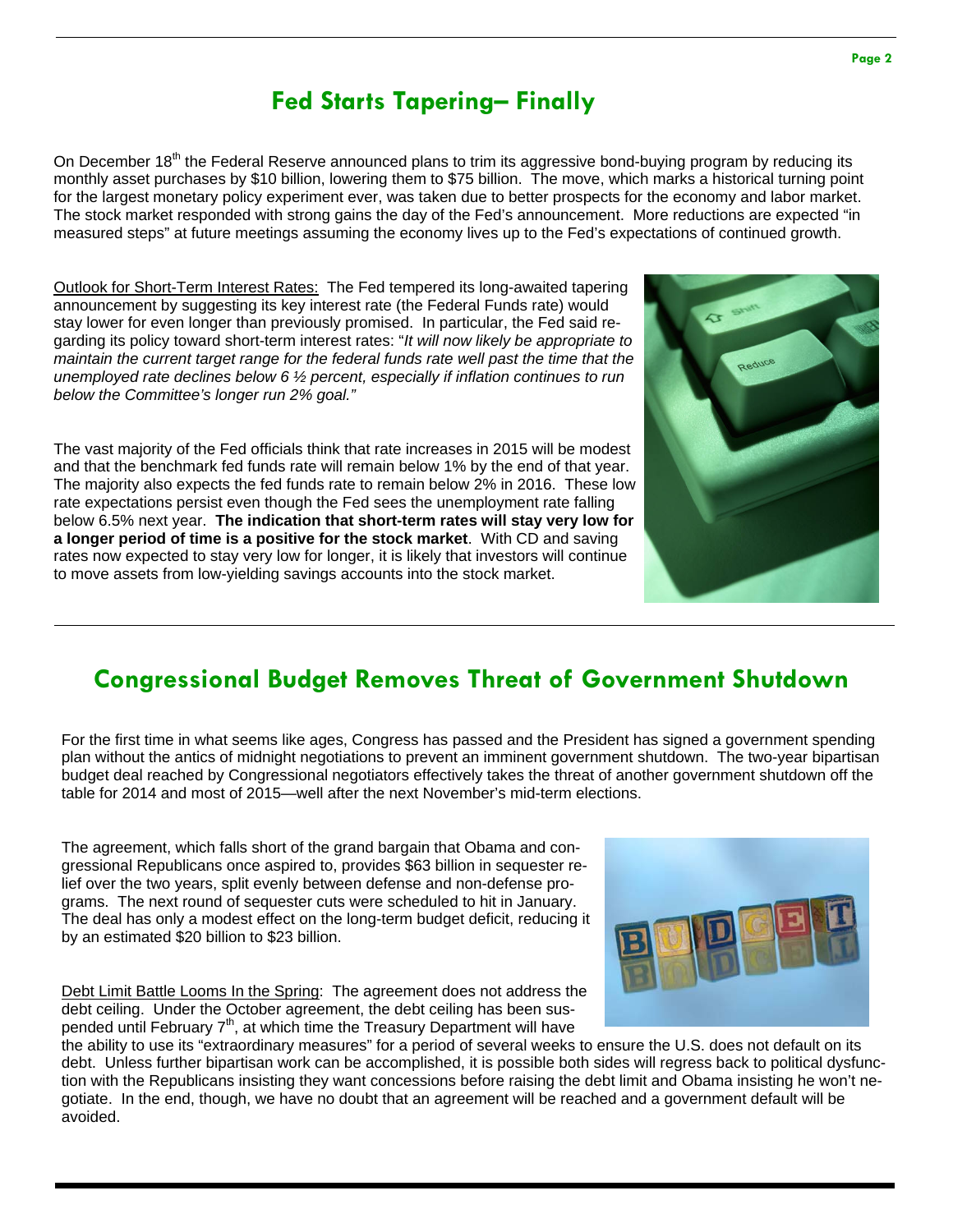### **2014 Stock Market Outlook**

After a great year for equity markets in 2013, it is natural to feel that 2014 could be a subpar year. Our feeling is that while the stock market is well overdue for a short-term pullback, we are relatively optimistic in our outlook for 2014. Some of the positives include:



- Economic Growth: Most economists expect a sustained pickup in U.S. GDP growth for 2014 to around 3% driven by continued gains from housing, increased consumer spending, a rebound in business investment, and the positive impact of the expanding U.S. energy boom. Furthermore, the sharp decline in federal spending in 2013 is likely to slow sharply in 2014. Finally, global GDP growth is expected to accelerate. The International Monetary Fund (IMF) is forecasting global growth of 3.6% in 2014, an improvement over estimated growth of 2.9% for 2013.
- Federal Reserve Remains Very Accommodating: Despite its recent announcement to begin tapering its monthly bond purchases, the Fed has made it clear that it will remain very accommodating with maintaining shortterm interest rates very low into at least 2015.
- Improved Federal Deficit: During the last couple of years, economic growth, sequester cuts and tax increases have helped to reduce the federal budget deficit from 10% to 4% of GDP. While we continue to feel that serious entitlement reform is needed to address long-term federal budget deficits, for at least the next year or two the budget deficit as a percent of GDP is expected to continue to decline.
- Recession Not on the Horizon: While the stock market has experienced a dramatic recovery since hitting its lows in March of 2009, the U.S. economy is still in the early stages of the business cycle. Business cycles do not die from old age but rather from over-expansion and inflation. Most cyclical sectors such as consumer durables and business fixed investment have not recovered to their normal post-recession share of GDP or made a full recovery.
- The Market is Not in a Bubble: In our November 2013 Market Commentary, we discussed why we think the stock market is not in a bubble. Stocks in the S&P 500 are trading at 15 times earnings estimates for 2014, a reasonable valuation considering an environment with very low interest rates.
- Historically Stocks Do Well After a Strong Year: Since 1945, there have been 21 years that the S&P 500 gained more than 20%, according to historical data compiled by S&P Capital IQ. In the following year, the S&P 500 recorded an average increase of 10%, versus an average price gain of 8.7% for all years since WWII.
- Diversification and Active Management: With the exception of bonds, emerging market stocks, and commodity funds, 2013 was a very good year for nearly all other asset classes, due in large part to the easy-money policies of the world's central banks. Asset classes such as large & small U.S. equities and foreign stocks moved largely in-sync and posted double-digit returns with little volatility. 2013 was also a year when many active managers underperformed their respective benchmarks, adding fuel to the index-vs-active management debate. At MAM we believe that diversification and active management add value in part by protecting investors against excessive losses in market pullbacks, so we continue to broadly diversify our portfolios across asset classes while looking for talented managers who are poised to outperform their respective benchmarks through skill and active selection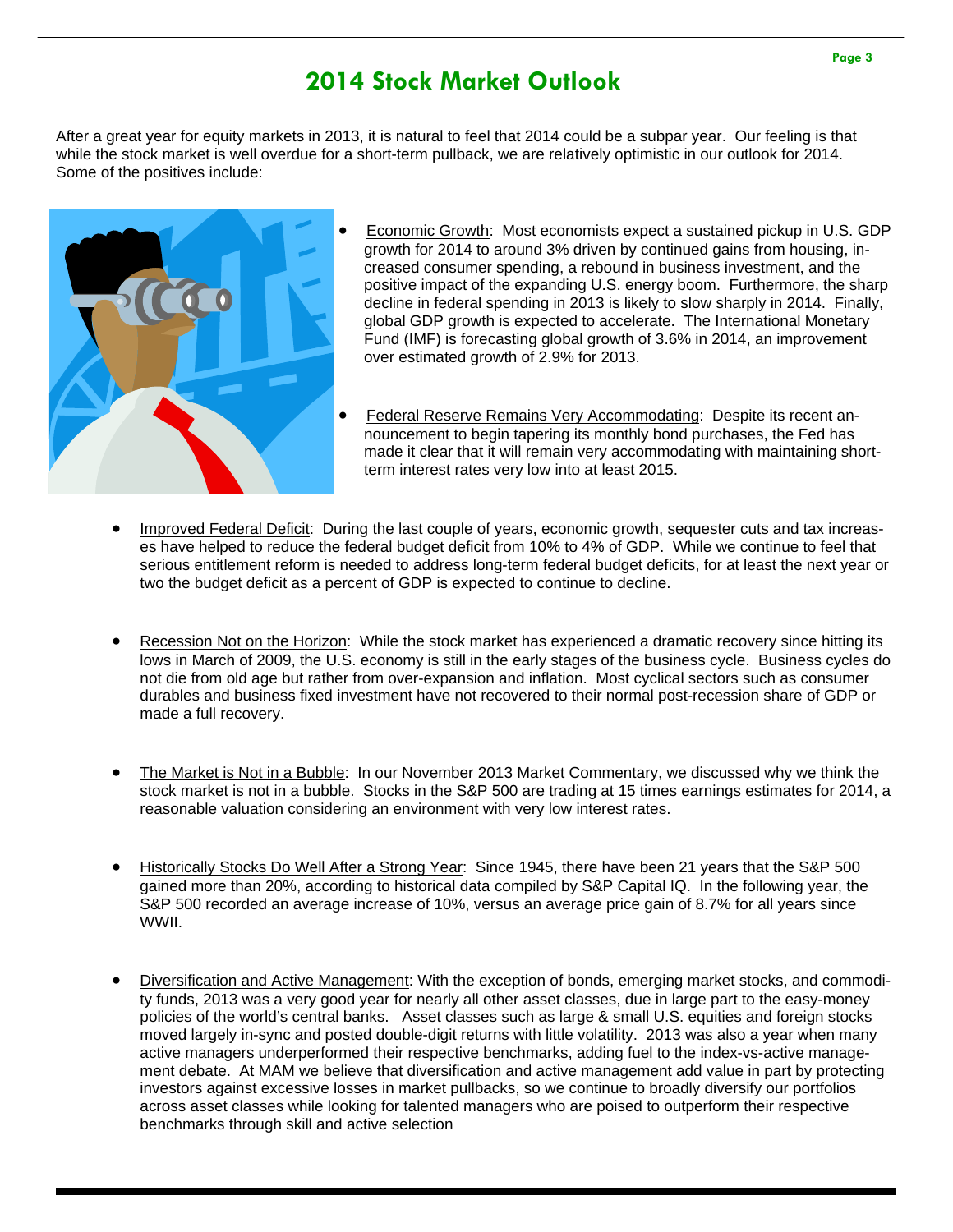### **Current Asset Allocation of MAM Portfolios**

MAM portfolios are well diversified among U.S. equities, bonds, alternative assets and foreign equities. Here are a few comments regarding how portfolios are currently positioned:

 **Shift from Bonds to Stocks**: While the asset allocation for a specific client depends on their risk tolerance score and other factors, the average MAM portfolio has approximately 54% in U.S. equities, 30% in bonds & cash, 3% in alternative assets and 12% in foreign equities. The big change made in 2013 was a reduction in the bond allocation from approximately 40% at the beginning of 2013 down to 30% by the end of the year. The most aggressive portfolios currently have approximately 15% allocated to bonds & cash.



- **Increase in ETFs**: Exchange-traded funds and exchange-traded notes make up 20% to 25% of most portfolios, up from 10% to 15% at the start of 2012. We expect to continue to gradually shift more of the portfolio allocation to ETFs given their benefits of low operating expenses and tax efficiency.
- **Focus on Dividend-Paying Stocks**: For the last four years, a major theme has been to invest in mutual funds and ETFs that focus on dividend-paying stocks. For several reasons we find dividend-paying stocks appealing, particularly those that have a history of increasing their dividends:
	- $\Diamond$  Historically stocks that pay a dividend have outperformed non-dividend-paying stocks.
	- $\Diamond$  In a low-return environment (which we feel we are still in despite 2013's strong stock market gains), dividends provide a significant part of the portfolio return.
	- $\Diamond$  Dividend-paying stocks tend to be less volatile than non-dividend paying stocks.
- **Specific Market Sectors**: Generally, we don't focus on which market sectors to invest in, such as technology, financials, and consumer spending. Currently, the only sectors we are specifically emphasizing are health care and energy master limited partnerships (which are benefiting from the U.S. oil & gas boom). Beyond that, we leave it up to the mutual fund manager as to which sectors to invest in (or in the case of passively-managed ETFs, to gain broad exposure to many sectors).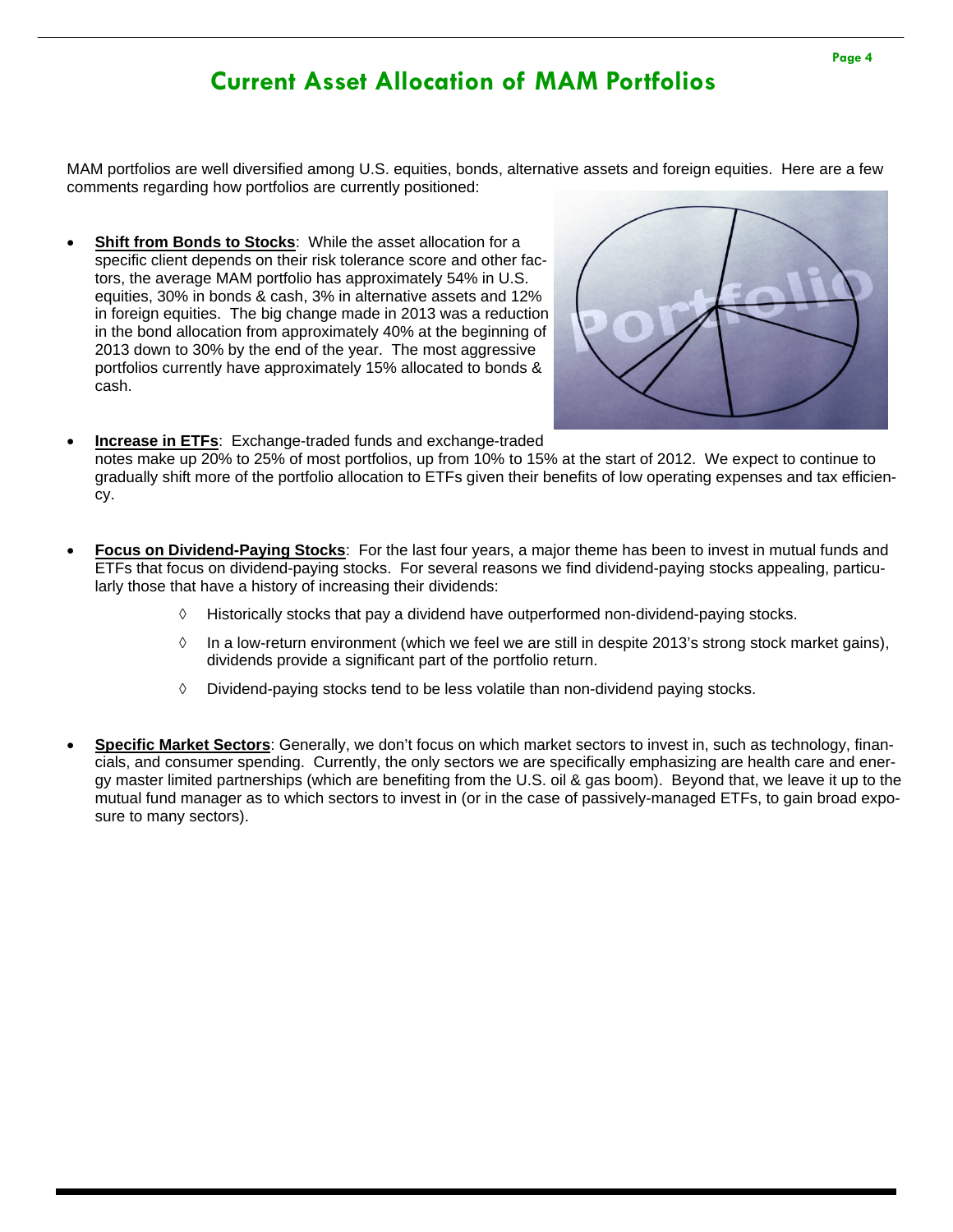## **Fund Profile– FMI Large Cap**

FMI Large Cap (symbol FMIHX) is currently the largest position in MAM portfolios. We first started using this mutual fund in 2007. It primarily invests in large companies (both in the U.S. and internationally). Here are some highlights about the Fund:

- **Performance:** Since its December 2001 inception through March of this year, it earned an 8.1% annualized gain, outpacing the S&P 500 Index and the large-cap blend category average by 3.2% and 3.9% per year, respectively, with less volatility. It's been consistent, too, landing in the top 25% of its peer group in more than three fourths of all rolling three-year periods since its inception.
- **Investment Approach:** Lead manager Pat English (who is chief investment officer of Fiduciary Management Inc. and has managed the Fund since its inception) and his team look for strong and durable businesses trading at reasonable valuations. Using a contrarian mindset, they look to buy stocks whose prices are depressed and sell them after their prices have recovered. The managers run a concentrated portfolio of approximately 30 stocks, keeping a watch list of attractive companies they can buy when their prices dip.



**Advised by Fiduciary Management, Inc.** www.fmifunds.com

- **Buy & Hold:** The managers are patient investors. Annual portfolio turnover is relatively low at 21%, implying a typical holding period of nearly five years, compared to 72% annual turnover for its typical large-blend peers.
- **Bear Market Performance:** The Fund's showing during past bear markets has played a large part in boosting its



long-term record. For instance, it lost significantly less money than the vast majority of its peers during 2008's downturn when its 27% loss, while tough in absolute terms, was among the best performance in the largeblend category, and more than 10% better than its aver- $4$  age peer and the S&P 500 Index. The ability to weather  $\alpha$  a storm stems from a disciplined process, although in turn, the fund has modestly lagged in strong rallies, such as 2013 when it rose 30.5%, 1.9% less than the S&P 500. Over time, as evidenced by the fund's stellar long-term track record, it is a worthy trade-off.

- **Fees:** While the Fund isn't the cheapest around, it is moderately priced. Its 0.96% annual expense ratio is a little below the category's median of 0.99%.
- **Closed To Most New Investors:** On June 30, 2013 management closed the Fund to most new investors to keep assets at a manageable level. This is a good sign of a fund company that places its investors' interest first. Fortunately we are still able to add the Fund to new portfolios because we already own it in MAM portfolios.

Sincerely,

*Stephen P McCarthy, CPA, CFP®, Alexey Bulankov, CFP®*